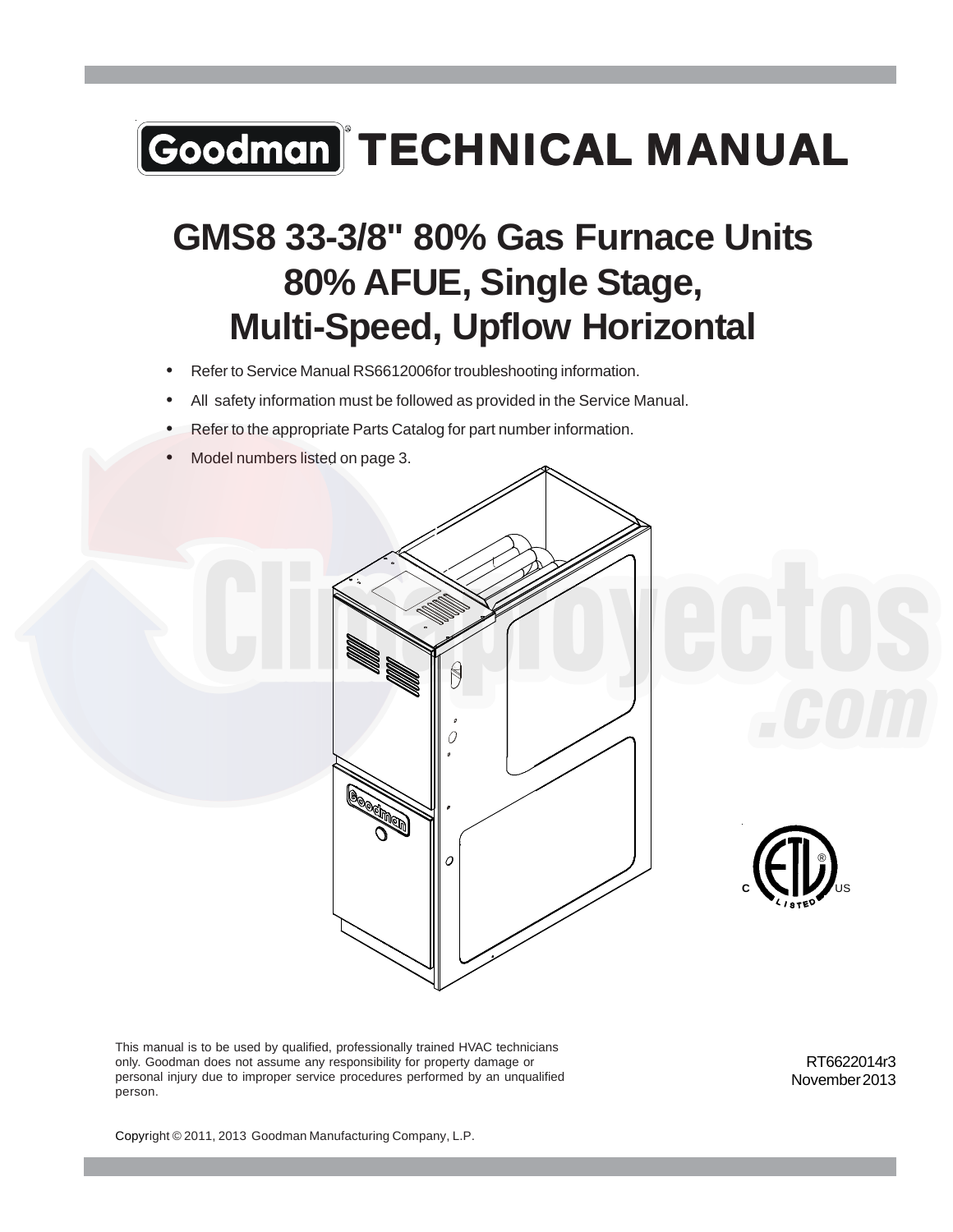### **PRODUCT IDENTIFICATION**

The model and manufacturing number are used for positive identification of component parts used in manufacturing. Please use these numbers when requesting service or parts information.



**WARNING**

#### **HIGH VOLTAGE!**

**Disconnect ALL power before servicing or installing this unit. Multiple power sources may be present. Failure to do so may cause property damage, personal injury or death.**



#### **WARNING**  $\begin{bmatrix} \text{Goodman will not be responsible} \\ \text{converg} \end{bmatrix}$   $\begin{bmatrix} \text{A} \\ \text{B} \end{bmatrix}$  **WARNING for any injury or property damage**

**arising from improper service or service procedures. If you install or perform service on this unit, you assume responsibility for any personal injury or property damage which may result. Many jurisdictions require a license to install or service heating and air conditioning equipment.**

**should be performed ONLY by individuals meeting the requirements of an "entry level technician" as specified by the Air-Conditioning, Heating, and Refrigeration Institute (AHRI). Attempting to install or repair this unit without such background may result in product damage, personal injury or death.**

**Installation and repair of this unit**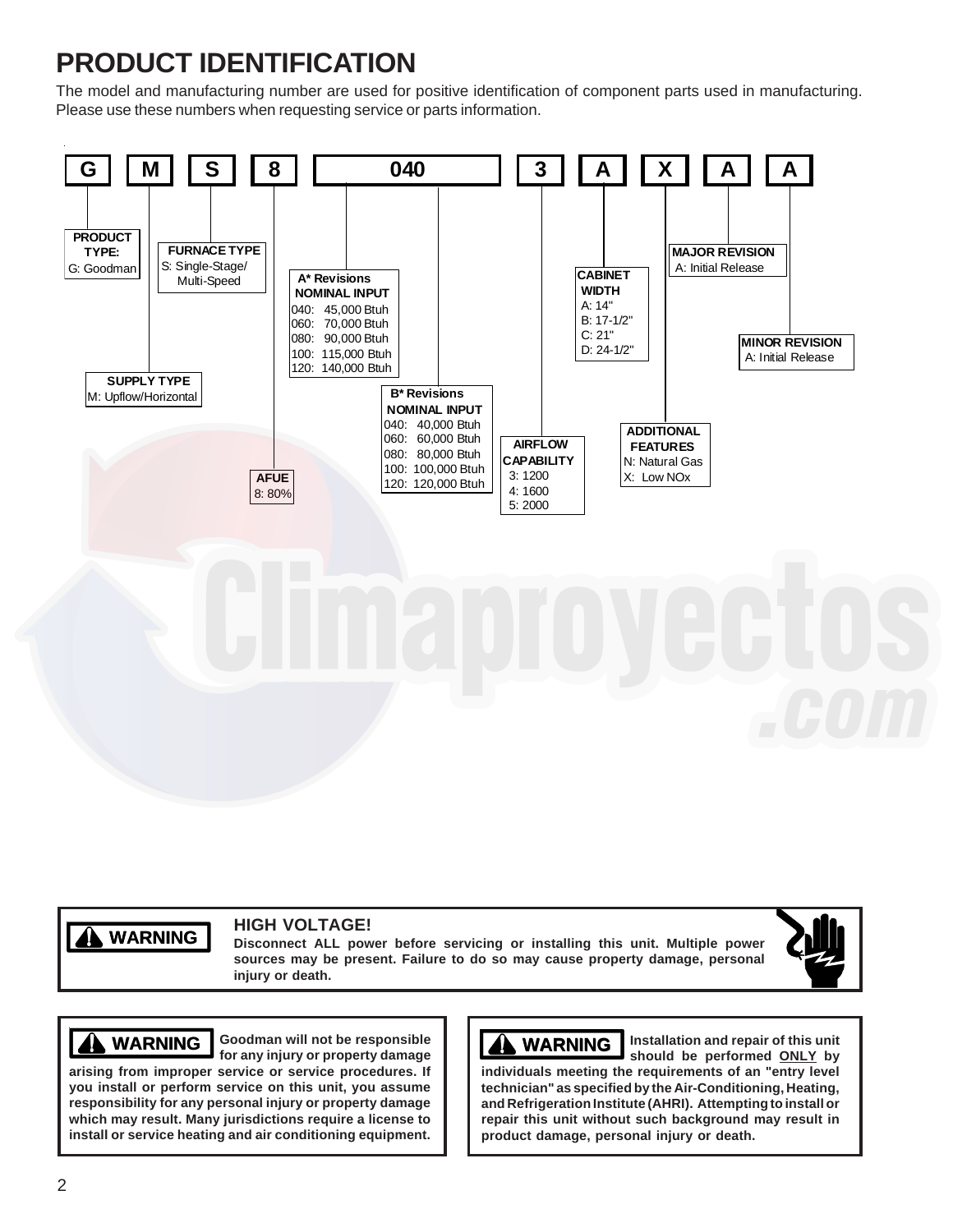### **PRODUCT IDENTIFICATION**

The model and manufacturing number are used for positive identification of component parts used in manufacturing. Please use these numbers when requesting service or parts information.

| GMS80403A*A* | GMS80403A*B* |
|--------------|--------------|
| GMS80603A*A* | GMS80603A*B* |
| GMS80604B*A* | GMS80604B*B* |
| GMS80804B*A* | GMS80804B*B* |
| GMS80805C*A* | GMS80805C*B* |
| GMS81005C*A* | GMS81005C*B* |
| GMS81205D*A  | GMS81205D*B* |

*\*These models available in Natural Gas and Low NOx.*

#### **WARNING**

**The United States Environmental Protection Agency ("EPA") has issued various regulations regarding the introduction and disposal of refrigerants introduced into this unit. Failure to follow these regulations may harm the environment and can lead to the imposition of substantial fines. These regulations may vary by jurisdiction. Should questions arise, contact your local EPA office.**

**Do not connect or use any device that is not design certified by Goodman for use with this unit. Serious**

**property damage, personal injury, reduced unit performance and/or hazardous conditions may result from the use of such non-approved devices.**

**WARNING**

**WARNING**  $\begin{bmatrix} 100 \text{ not connect or use any device} \\ \text{the set is not design certified by Good.} \end{bmatrix}$  **MARNING** To prevent the risk of property **damage, personal injury, or death, do not store combustible materials or use gasoline or other flammable liquids or vapors in the vicinity of this appliance.**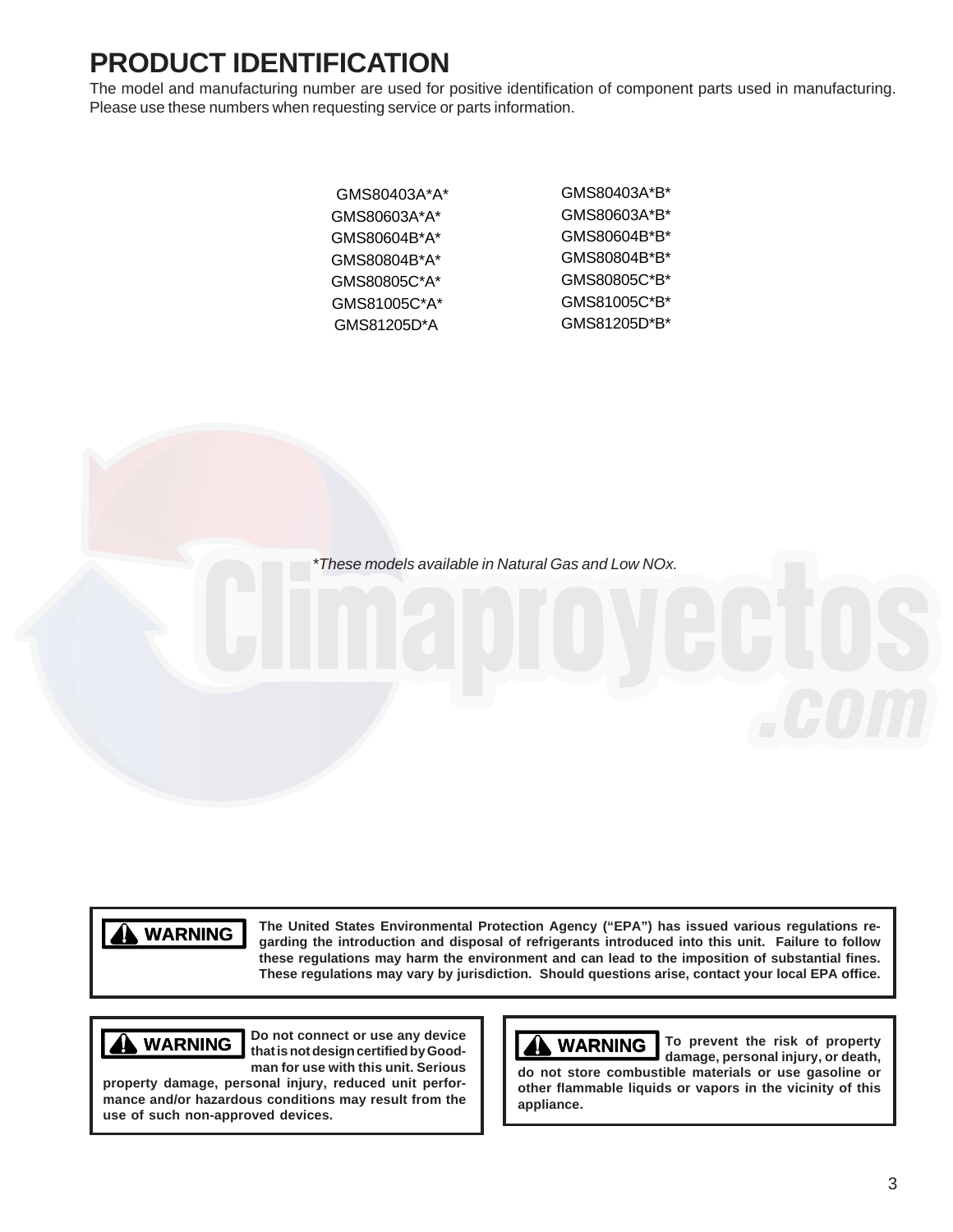#### *General Operation*

The GMS8 furnaces are equipped with an electronic ignition device used to light the burners and an induced draft blower to exhaust combustion products.

An interlock switch prevents furnace operation if the inner blower door is not in place. Keep the blower access door in place except for inspection and maintenance. *(See illustration on pages 5 and 6.)*

This furnace is also equipped with a self-diagnosing electronic control module. In the event a furnace component is not operating properly, the control module LED will flash on and off in a factory-programmed sequence, depending on the problem encountered. This light can be viewed through the observation window in the blower access door. Refer to the *Troubleshooting Chart* for further explanation of the LED codes and *Abnormal Operation - Integrated Ignition Control* section in the Service Instructions for an explanation of the possible problem.

The rated heating capacity of the furnace should be greater than or equal to the total heat loss of the area to be heated. The total heat loss should be calculated by an approved method or in accordance with "ASHRAE Guide" or "Manual J-Load Calculations" published by the Air Conditioning Contractors of America.

\*Obtain from: American National Standards Institute 1430 Broadway New York, NY 10018

#### *Location Considerations*

- The furnace should be as centralized as is practical with respect to the air distribution system.
- Do not install the furnace directly on carpeting, tile, or combustible material other than wood flooring.
- When installed in a residential garage, the furnace must be positioned so the burners and ignition source are located not less than 18 inches (457 mm) above the floor and protected from physical damage by vehicles.

#### **Notes:**



Category I Venting is venting at a non-positive pressure. A furnace vented as Category I is considered a fan-assisted appliance and the vent system does not have to be "gas tight." **NOTE:** Single stage gas furnaces with induced draft blowers draw products of combustion through a heat exchanger allowing, in some instances, common venting with natural draft appliances (i.e. water heaters). All installations must be vented in accordance with National Fuel Gas Code

NFPA 54/ANSI Z223.1 - latest edition. In Canada, the furnaces must be vented in accordance with the National Standard of Canada, CAN/CSA B149.1 and CAN/CSA B149.2 latest editions and amendments.

**NOTE:** The vertical height of the Category I venting system must be at least as great as the horizontal length of the venting system.

#### *Accessibility Clearances (Minimum)*

Unobstructed front clearanace of 24" **for servicing** is recommended.

| <b>MINIMUM CLEARANCE TO COMBUSTIBLE MATERIALS - INCHES</b> |
|------------------------------------------------------------|
|                                                            |

|       |      |        |    | Vent |     |
|-------|------|--------|----|------|-----|
| Sides | Rear | Front* | SW |      | Top |
|       |      |        |    |      |     |

24" clearnace for serviceability recommended.

Single Wall Vent (SW) to be used only as a conncetor. Refer to the venting tables outlined in the Installation Manual for additional venting requirements.

**Note:** In all cases accessibility clearance shall take precedence over clearances from the enclosure where accessibility clearances are greater. All dimensions are given in inches.

#### *High Altitude Derate*

**IMPORTANT NOTE:** The furnace as shipped requires no change to run between 0 - 4500 feet. Do not attempt to increase the firing rate by changing orifices or increasing the manifold pressure below 4500 feet. This can cause poor combustion and equipment failure.

High altitude installations above 4500 feet may require both a pressure switch and an orifice change. These changes are necessary to compensate for the natural reduction in the density of both the gas fuel and the combustion air at higher altitude.

For installations above 4500 feet, please refer to your distributor for required kit(s). Contact the distributor for a tabular listing of appropriate manufacturer's kits for propane gas and/or high altitude installations. The indicated kits must be used to insure safe and proper furnace operation. All conversions must be performed by a qualified installer, or service agency.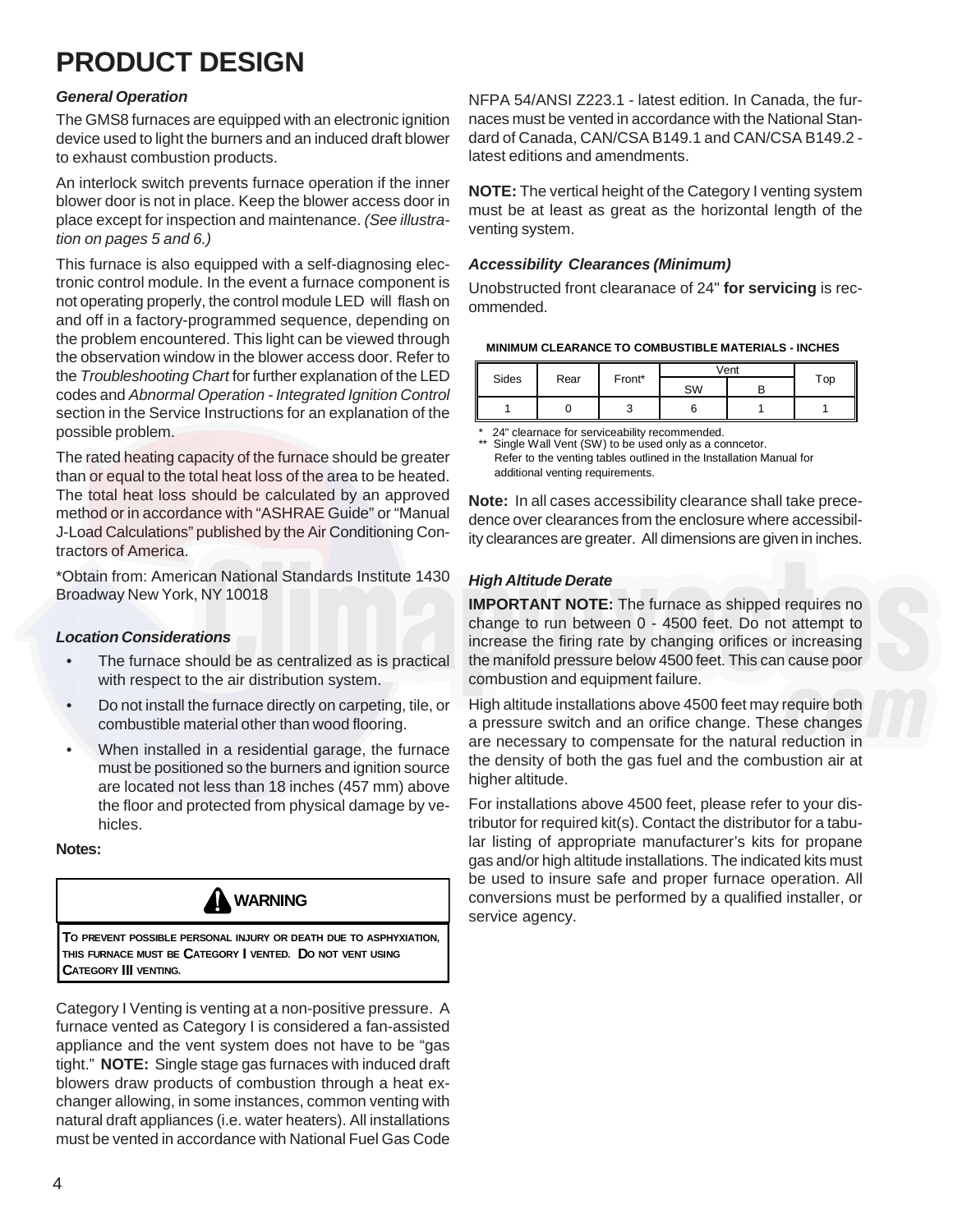### **COMPONENT IDENTIFICATION**



#### Upflow/Horizontal

- 1 Tubular Heat Exchanger
- 2 Pressure Switch
- 3 Flue Pipe Connection
- 4 Induced Draft Blower
- 5 Gas Line Entrance
- 6 Gas Valve
- 7 Rollout Limit
- 8 Junction Box
- 9 Wiring Harness Grommet
- 10 Gas Manifold
- 11 Inshot Burner
- 12 Transformer
- 13 Integrated Control Module
- 14 Blower Door Interlock Swtich
- 15 Circulator Blower
- 16 Gas Line Entrance (Alternate)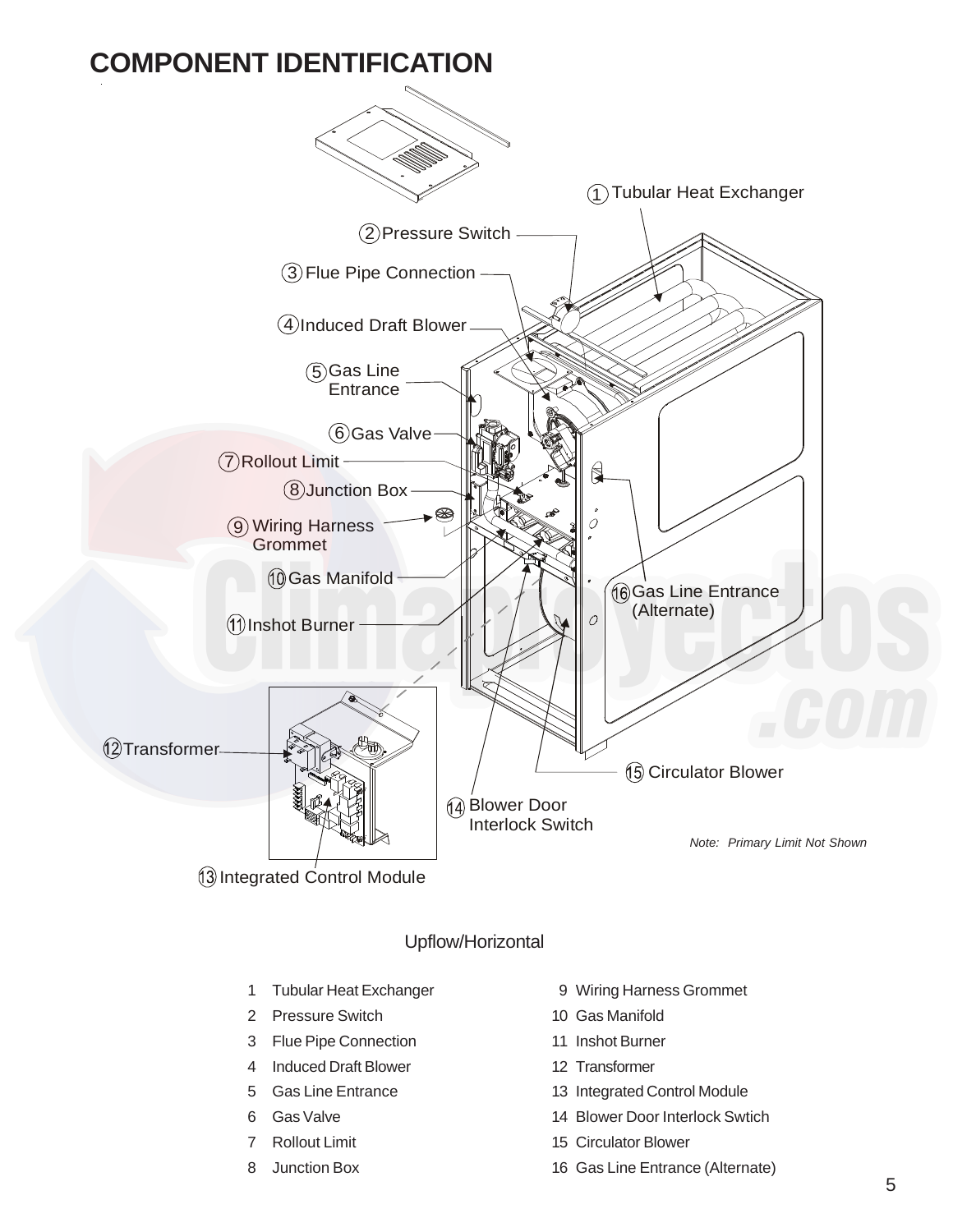### **PRODUCT DIMENSIONS**

**GMS8**







| <b>MODEL</b>  | A          | в          |  |
|---------------|------------|------------|--|
| GMS80403A***  | 14         | $12 - 1/2$ |  |
| GMS80603A***  |            |            |  |
| GMS80604B***  | $17 - 1/2$ | 16         |  |
| GM S80804B*** |            |            |  |
| GM S80805C*** | 21         | $19 - 1/2$ |  |
| GMS81005C***  |            |            |  |
| GMS81205D***  | $24 - 1/2$ | 23         |  |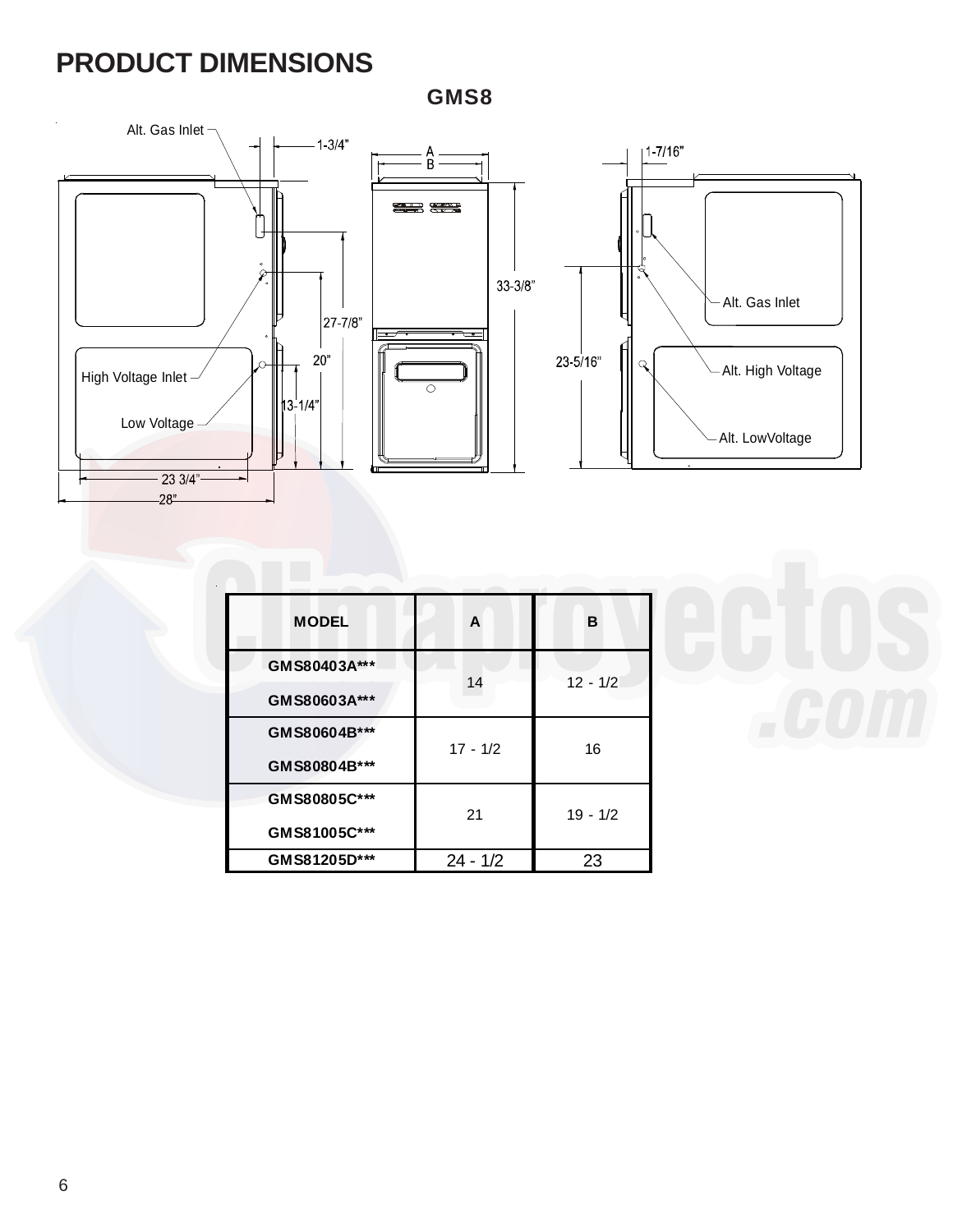| <b>Pressure Switch Trip Points</b> |                                                                           |                                                               |  |
|------------------------------------|---------------------------------------------------------------------------|---------------------------------------------------------------|--|
| Model                              | <b>Trip Point</b><br><b>ID Blower</b><br><b>Pressure</b><br><b>Switch</b> | <b>ID Blower</b><br><b>Pressure</b><br><b>Switch</b><br>Part# |  |
| GMS80403A*A*                       | $-0.70$                                                                   | B1370158                                                      |  |
| GMS80603A*A*                       | $-0.70$                                                                   | B1370158                                                      |  |
| GMS80604B*A*                       | $-0.75$                                                                   | B1370179                                                      |  |
| GMS80804B*A*                       | $-0.75$                                                                   | B1370179                                                      |  |
| GMS80805C*A*                       | $-0.75$                                                                   | B1370179                                                      |  |
| GMS81005C*A*                       | $-0.90$                                                                   | 0130F00041                                                    |  |
| GMS81205D*A*                       | $-0.80$                                                                   | 0130F00042                                                    |  |

For installations in Canada, the GMS furnaces are certifed only to 4,500 ft.

\* Negative pressure readings are in inches of water column (\*w.c.)

|                    | <b>PRIMARY LIMIT</b> |          |          |            |  |
|--------------------|----------------------|----------|----------|------------|--|
| <b>Part Number</b> | 0130F00035           | 20162906 | 20162903 | 0130F00036 |  |
| Open Setting (°F)  | 220                  | 170      | 160      | 180        |  |
| GMS80403A*A*       |                      |          |          |            |  |
| GMS80603A*A*       |                      |          |          |            |  |
| GMS80604B*A*       |                      |          | ---      |            |  |
| GMS80804B*A*       |                      |          |          |            |  |
| GMS80805C*A*       |                      |          |          |            |  |
| GMS81005C*A*       |                      |          |          |            |  |
| GMS81205D*A*       |                      |          |          |            |  |

| ROLLOUT LIMIT SWITCHES |          |  |
|------------------------|----------|--|
| <b>Part Number</b>     | 10123529 |  |
| Open Setting (°F)      | 300      |  |
| GMS80403A***           | 2        |  |
| GMS80603A***           | 2        |  |
| GMS80604B***           | 2        |  |
| GMS80804B***           | 2        |  |
| GMS80805C***           | 2        |  |
| GMS81005C***           | 2        |  |
| GMS81205D***           | 2        |  |

| <b>AUXILIARY LIMIT SWITCHES</b> |            |  |
|---------------------------------|------------|--|
| <b>Part Number</b>              | 0130F00038 |  |
| Open Setting (°F)               | 120        |  |
| GMS80403A***                    |            |  |
| GMS80603A***                    |            |  |
| GMS80604B***                    |            |  |
| GMS80804B***                    |            |  |
| GMS80805C***                    |            |  |
| GMS81005C***                    |            |  |
| GMS81205D***                    |            |  |

7

**GMS8\*\*\*A\***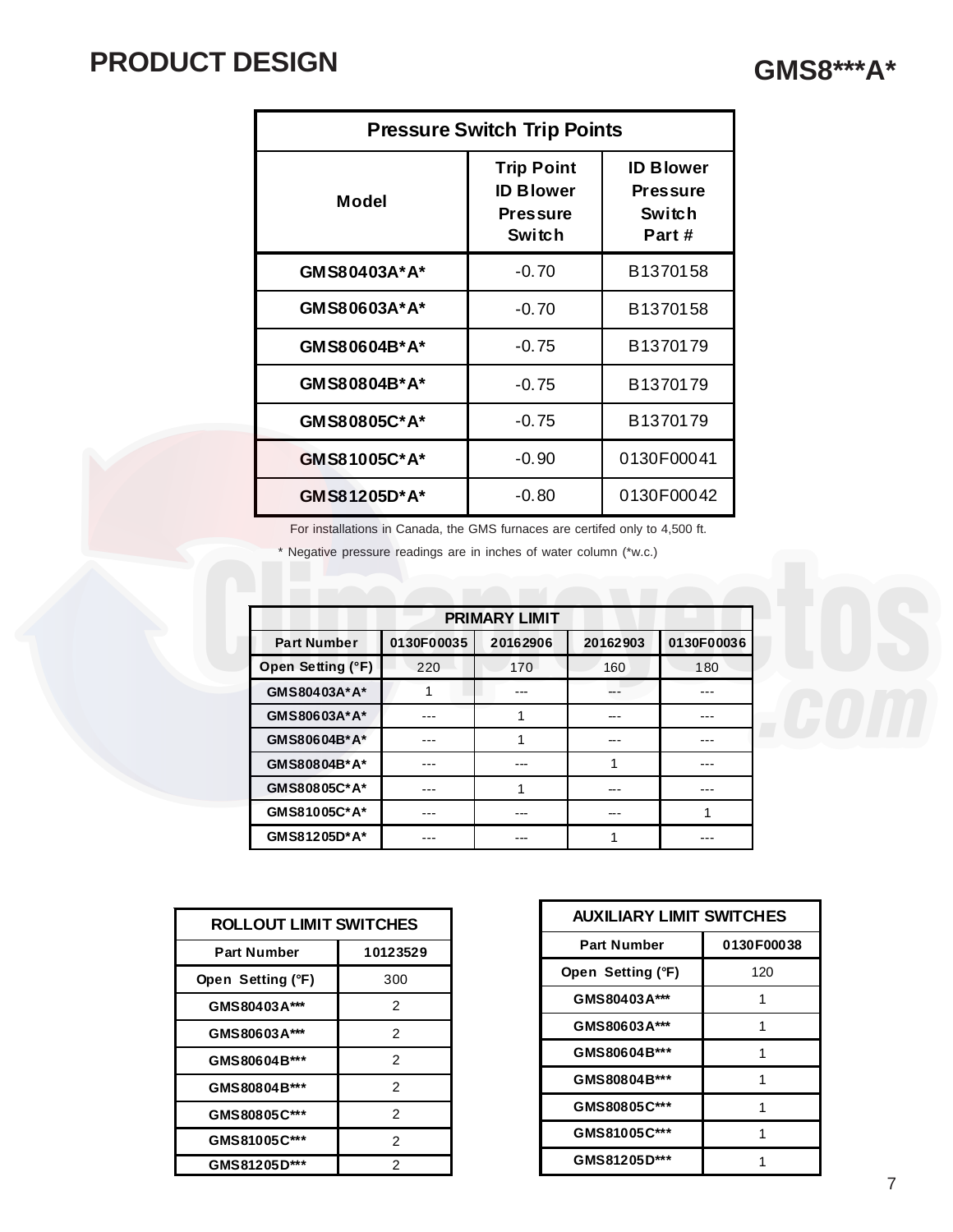### **PRODUCT DIMENSIONS**

| <b>Pressure Switch Trip Points</b> |                                                                           |                                                        |  |
|------------------------------------|---------------------------------------------------------------------------|--------------------------------------------------------|--|
| Model                              | <b>Trip Point</b><br><b>ID Blower</b><br><b>Pressure</b><br><b>Switch</b> | <b>ID Blower</b><br><b>Pressure</b><br>Switch<br>Part# |  |
| GMS80403A*B*                       | $-0.80$                                                                   | 0130F00042                                             |  |
| GMS80603A*B*                       | $-0.80$                                                                   | 0130F00042                                             |  |
| GMS80604B*B*                       | $-0.90$                                                                   | 0130F00041                                             |  |
| GMS80804B*B*                       | $-0.80$                                                                   | 0130F00042                                             |  |
| GMS80805C*B*                       | $-0.80$                                                                   | 0130F00042                                             |  |
| GMS81005C*B*                       | $-0.80$                                                                   | 0130F00042                                             |  |
| GMS81205D*B*                       | $-0.80$                                                                   | 0130F00042                                             |  |

For installations in Canada, the GMS furnaces are certifed only to 4,500 ft.

\* Negative pressure readings are in inches of water column (\*w.c.)

| <b>PRIMARY LIMIT</b> |          |          |          |
|----------------------|----------|----------|----------|
| <b>Part Number</b>   | 20162901 | 20162904 | 20162903 |
| Open Setting (°F)    | 210      | 150      | 160      |
| GMS80403A*B*         |          |          |          |
| GMS80603A*B*         |          |          |          |
| GMS80604B*B*         |          |          |          |
| GMS80804B*B*         |          |          |          |
| GMS80805C*B*         |          |          |          |
| GMS81005C*B*         |          |          |          |
| GMS81205D*B*         |          |          |          |



| <b>ROLLOUT LIMIT SWITCHES</b> |          |  |
|-------------------------------|----------|--|
| <b>Part Number</b>            | 10123529 |  |
| Open Setting (°F)             | 300      |  |
| GMS80403A***                  | 2        |  |
| GMS80603A***                  | 2        |  |
| GMS80604B***                  | 2        |  |
| GMS80804B***                  | 2        |  |
| GMS80805C***                  | 2        |  |
| GMS81005C***                  | 2        |  |
| GMS81205D***                  | 2        |  |

| <b>AUXILIARY LIMIT SWITCHES</b> |            |  |
|---------------------------------|------------|--|
| <b>Part Number</b>              | 0130F00038 |  |
| Open Setting (°F)               | 120        |  |
| GMS80403A***                    |            |  |
| GMS80603A***                    |            |  |
| GMS80604B***                    |            |  |
| GMS80804B***                    |            |  |
| GMS80805C***                    |            |  |
| GMS81005C***                    |            |  |
| GMS81205D***                    |            |  |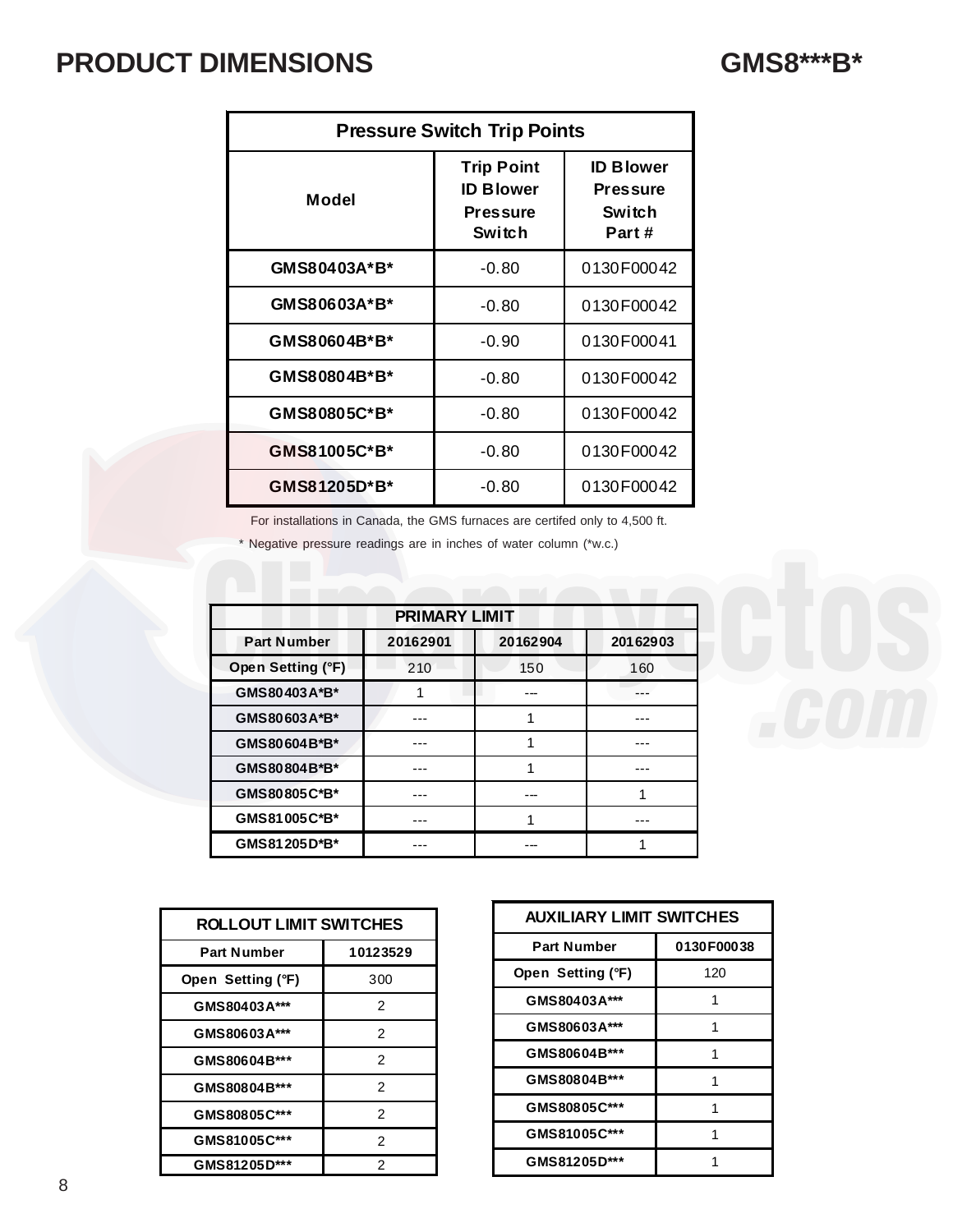#### **Coil Matches:**

A large array of Amana® brand coils are available for use with the GMS8 furnaces, in either upflow or horizontal applications. These coils are available in both cased and uncased models (with the option of field installed TXV expansion device). These 80% furnaces match up with the existing Amana® brand coils as shown below.





• All CAPF coils in B, C, & D widths have insulated blank off plates for use with one size smaller furnaces.

- All CAPF coils have a CAUF equivalent.
- All CHPF coils in B, C & D heights have an insulated Z bracket for use with one size smaller furnace.
- All proper coil combinations are subject to being ARI rated with a matched outdoor unit.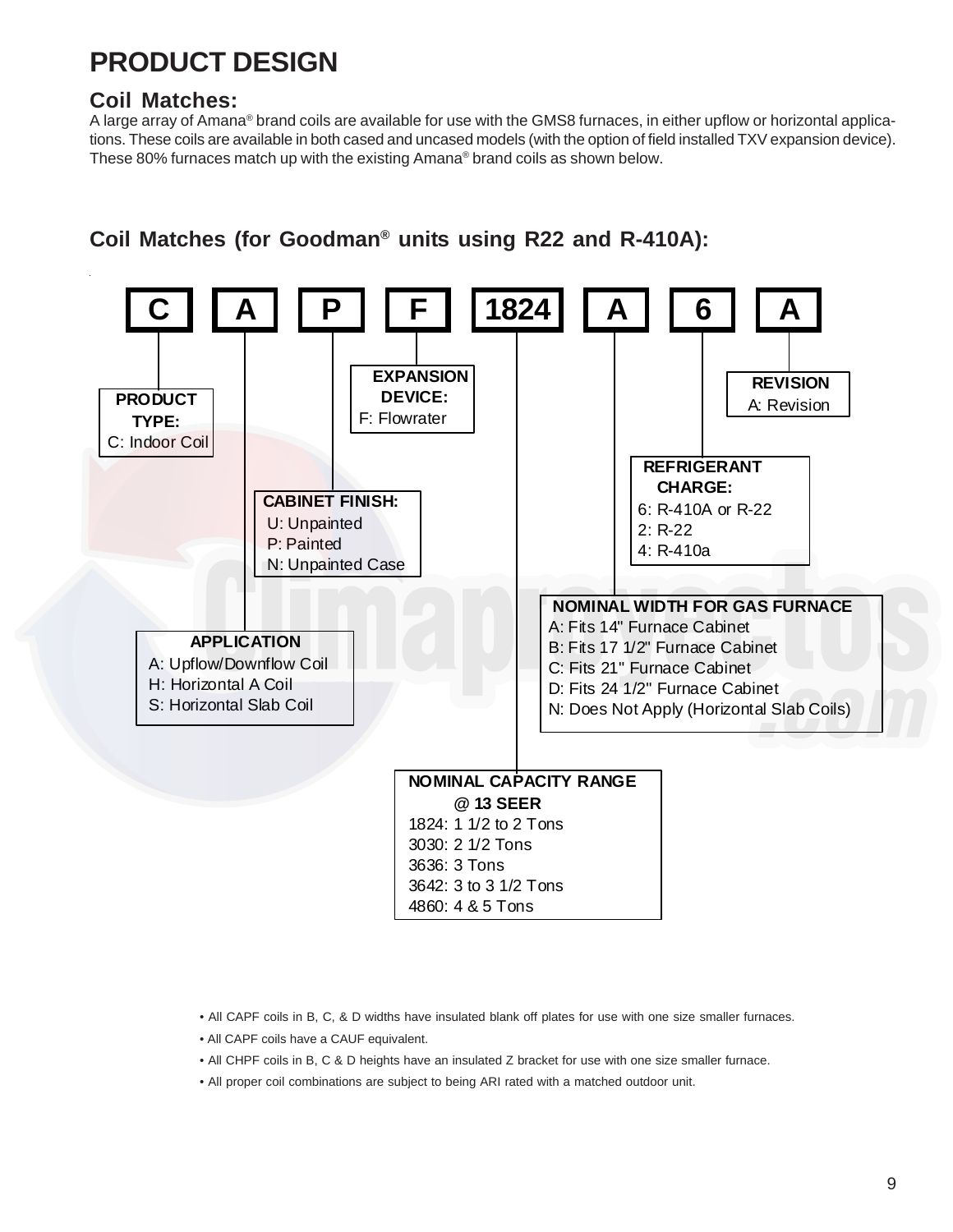### **Thermostats:**

It is recommended that a single-stage heat, non-power robbing thermostat be used. Refer to the product marketing literature for a complete list of thermostats offered.

### **Filters:**

Filters are required with this furnace and must be provided by the installer. The filters used must comply with UL900 or CAN/ULCS111 standards. Installing this furnace without filters will void the unit warranty

|         |                    |           | <b>Upflow Filters</b> |
|---------|--------------------|-----------|-----------------------|
|         | <b>SIDE RETURN</b> |           |                       |
| Cabinet | Nominal            | Approx.   | Cabi                  |
| Width   | <b>Filter Size</b> | Flow Area | Wic                   |
| (in.)   | (in.)              | $(in^2)$  | (in                   |
| All     | 16 x 25 x 1        | 400       |                       |
|         |                    |           |                       |

|       | <b>SIDE RETURN</b>      |           |            | <b>BOTTOM RETURN</b>    |           |
|-------|-------------------------|-----------|------------|-------------------------|-----------|
| binet | <b>Nominal</b>          | Approx.   | Cabinet    | Nominal                 | Approx.   |
| lidth | <b>Filter Size</b>      | Flow Area | Width      | <b>Filter Size</b>      | Flow Area |
| in.)  | (in.)                   | $(in^2)$  | (in.)      | (in.)                   | $(in^2)$  |
| All   | $16 \times 25 \times 1$ | 400       | $17 - 1/2$ | $14 \times 25 \times 1$ | 350       |
|       |                         |           | 21         | $16 \times 25 \times 1$ | 400       |

24-1/2 20 x 25 x 1 500

Refer to Minimum Filter Area tables to determine filter area requirement. **NOTE:** Filters can also be installed elsewhere in the duct system such as a central return.

|         |         | <b>UPFLOW</b><br><b>COOLING AIRFLOW REQUIREMENT (CFM)</b> |                                             |      |        |      |      |     |  |  |  |  |  |  |
|---------|---------|-----------------------------------------------------------|---------------------------------------------|------|--------|------|------|-----|--|--|--|--|--|--|
|         |         | 600                                                       | 1400<br>1000<br>1200<br>2000<br>800<br>1600 |      |        |      |      |     |  |  |  |  |  |  |
| Airflow | 0604 XA | ---                                                       | ---                                         | 564* | 564*   | 672  | 768  |     |  |  |  |  |  |  |
|         | 0605 XA |                                                           | ---                                         |      | $752*$ | 752* | 768  | 960 |  |  |  |  |  |  |
| Input   | 1005 XA |                                                           |                                             |      | 940*   | 940* | 940* | 960 |  |  |  |  |  |  |

|                  |         |                                                    | <b>COUNTERFLOW</b><br><b>COOLING AIRFLOW REQUIREMENT (CFM)</b> |      |      |      |     |     |  |  |  |  |  |  |  |
|------------------|---------|----------------------------------------------------|----------------------------------------------------------------|------|------|------|-----|-----|--|--|--|--|--|--|--|
|                  |         | 1400<br>1000<br>1200<br>600<br>800<br>1600<br>2000 |                                                                |      |      |      |     |     |  |  |  |  |  |  |  |
|                  | 0604 XA |                                                    |                                                                | 641* | 641* | 672  | 768 |     |  |  |  |  |  |  |  |
| Input<br>Airflow | 0805 XA |                                                    |                                                                |      | 854* | 854* |     | 960 |  |  |  |  |  |  |  |

#### **Disposable Minimum Filter Area (in2)**

[*Based on a 300 ft/min filter face velocity]*

|         |         |                                                    | <b>UPFLOW</b><br><b>COOLING AIRFLOW REQUIREMENT (CFM)</b> |  |        |        |        |     |  |  |  |  |  |  |  |
|---------|---------|----------------------------------------------------|-----------------------------------------------------------|--|--------|--------|--------|-----|--|--|--|--|--|--|--|
|         |         | 600<br>800<br>1000<br>1400<br>1200<br>2000<br>1600 |                                                           |  |        |        |        |     |  |  |  |  |  |  |  |
| Airflow | 0604 XA | ---                                                |                                                           |  | $627*$ | 672    | 768    |     |  |  |  |  |  |  |  |
|         | 0805 XA | ---                                                |                                                           |  | 836*   | 836*   | 836*   | 960 |  |  |  |  |  |  |  |
| Input   | 1005 XA | ---                                                |                                                           |  | $940*$ | $940*$ | $940*$ | 960 |  |  |  |  |  |  |  |

|  | Airflow          | 0604 XA |     | 627*<br>--- |        | $627*$                                                         | 672  | 768    |      |
|--|------------------|---------|-----|-------------|--------|----------------------------------------------------------------|------|--------|------|
|  |                  | 0805 XA |     |             |        | 836*                                                           | 836* | 836*   | 960  |
|  | Input            | 1005 XA |     |             |        | 940*<br>$940*$                                                 |      | $940*$ | 960  |
|  |                  |         |     |             |        | <b>COUNTERFLOW</b><br><b>COOLING AIRFLOW REQUIREMENT (CFM)</b> |      |        |      |
|  |                  |         | 600 | 800         | 1000   | 1200                                                           | 1400 | 1600   | 2000 |
|  |                  |         |     |             |        | $320*$                                                         | 336  | 384    |      |
|  | Input<br>Airflow | 0604 XA |     |             | $320*$ |                                                                |      |        |      |

\*Minimum filter area dictated by heating airflow requirement. \*Minimum filter area dictated by heating airflow requirement.

#### **Permanent Minimum Filter Area (in2 )**

*[Based on 600 ft/min filter face velocity]*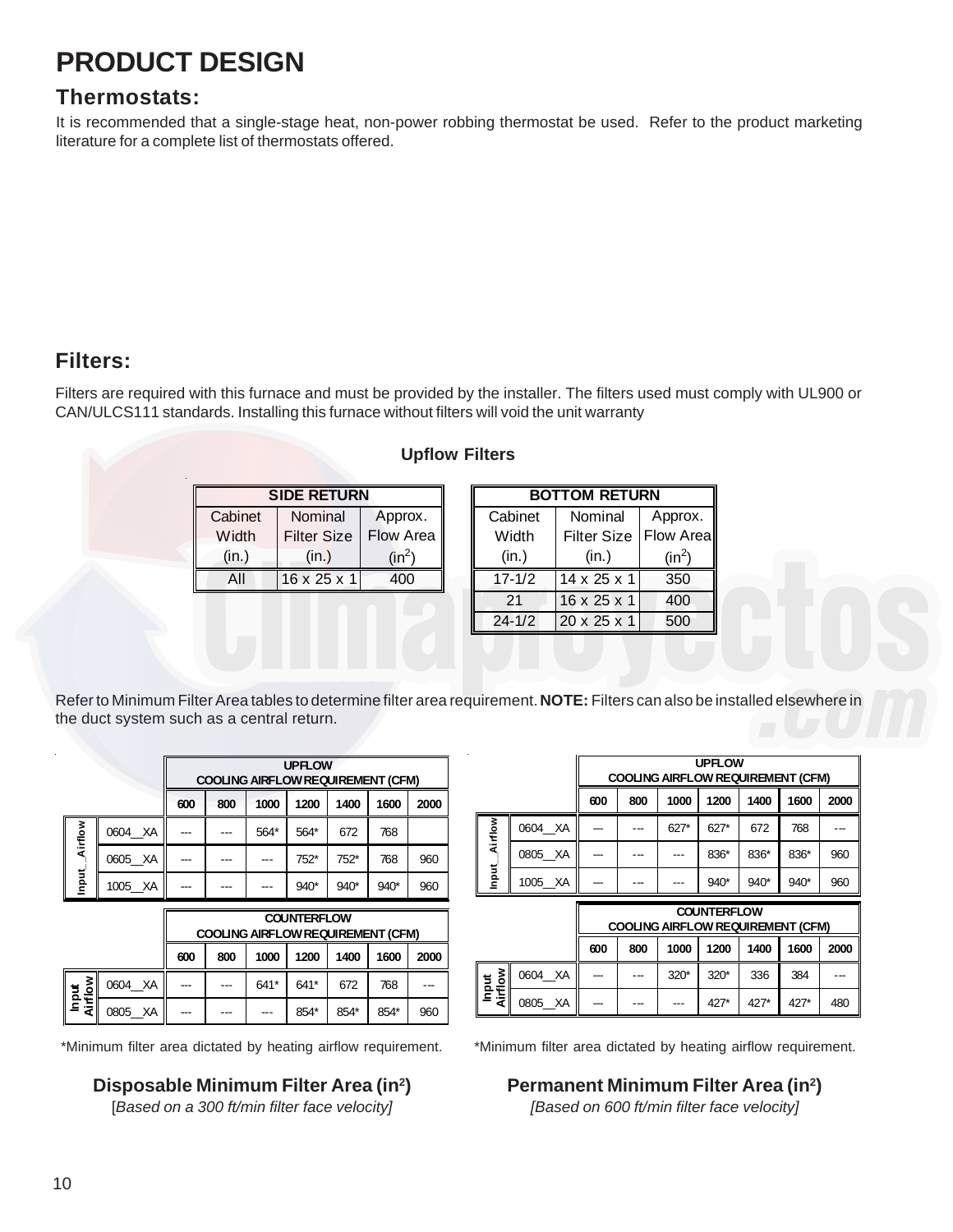### **FURNACE SPECIFICATIONS**

| <b>GMS8***A*</b> |
|------------------|
|                  |

| <b>MODEL</b>                                               | GMS80403A*A*   | GMS80603A*A*   | GMS80604B*A*   | GMS80804B*A*   | GMS80805C*A*   | GMS81005C*A* | GMS81205D*A* |
|------------------------------------------------------------|----------------|----------------|----------------|----------------|----------------|--------------|--------------|
| Btuh Input (US) High Fire                                  | 45,000         | 70,000         | 70,000         | 90,000         | 90,000         | 115,000      | 140,000      |
| Output (US) High Fire                                      | 36,000         | 56,000         | 56,000         | 72,000         | 72,000         | 92,000       | 112,000      |
| A.F.U.E.                                                   | 80%            | 80%            | 80%            | 80%            | 80%            | 80%          | 80%          |
| Rated External Static (" w.c.)                             | $.20 - .50$    | $.20 - .50$    | $.20 - .50$    | $.20 - .50$    | $.20 - .50$    | $.20 - .50$  | $.20 - .50$  |
| Temperature Rise (°F)                                      | $25 - 55$      | $25 - 55$      | $20 - 50$      | $35 - 65$      | $35 - 65$      | $35 - 65$    | $40 - 70$    |
| <b>High Stage Pressure Switch</b><br>Trip Point ("w.c.)    | $-0.70$        | $-0.70$        | $-0.75$        | $-0.75$        | $-0.75$        | $-0.90$      | $-0.80$      |
| Blower Wheel (D" x W")                                     | $10 \times 6$  | $10 \times 6$  | $10 \times 8$  | 10X8           | 10x10          | 10X10        | 11x10        |
| <b>Blower Horsepower</b>                                   | 1/3            | 1/3            | 1/2            | 1/2            | 1/2            | 1/2          | 3/4          |
| <b>Blower Speeds</b>                                       | $\overline{4}$ | $\overline{4}$ | $\overline{4}$ | $\overline{4}$ | 4              | 4            | 4            |
| Max CFM @ 0.5 E.S.P.                                       | 1298           | 1157           | 1883           | 1725           | 1960           | 1974         | 2131         |
| Power Supply                                               | 115-60-1       | $115 - 60 - 1$ | 115-60-1       | 115-60-1       | $115 - 60 - 1$ | 115-60-1     | 115-60-1     |
| Minimum Circuit Ampacity (MCA) <sup>(1)</sup>              | 8.5            | 8.5            | 12.9           | 12.9           | 12.9           | 12.9         | 15.2         |
| Maximum Overcurrent Device <sup>(2)</sup>                  | 15             | 15             | 15             | 15             | 15             | 15           | 15           |
| Transformer (VA)                                           | 40             | 40             | 40             | 40             | 40             | 40           | 40           |
| Heat Anticipator (Amps)                                    | 0.7            | 0.7            | 0.7            | 0.7            | 0.7            | 0.7          | 0.7          |
| Primary Limit Setting (°F)                                 | $220^\circ$    | $170^\circ$    | $170^\circ$    | $160^\circ$    | $170^\circ$    | $180^\circ$  | $160^\circ$  |
| Auxiliary Limit Setting (°F)                               | $120^\circ$    | $120^\circ$    | $120^\circ$    | $120^\circ$    | $120^\circ$    | $120^\circ$  | $120^\circ$  |
| Rollout Limit Setting (°F)                                 | $300^\circ$    | $300^\circ$    | $300^\circ$    | $300^\circ$    | $300^\circ$    | $300^\circ$  | $300^\circ$  |
| <b>Gas Supply Pressure</b><br>(Natural/Propane) (" w.c.)   | 7/11           | $7/11$         | 7/11           | 7/11           | 7/11           | 7/11         | 7/11         |
| Manifold Pressure<br>(Natural/Propane) High Stage (" w.c.) | 3.5/10         | 3.5/10         | 3.5/10         | 3.5/10         | 3.5/10         | 3.5/10       | 3.5/10       |
| Orifice Size (Natural/Propane)                             | #43 / #55      | #43 / #55      | #43 / #55      | #43 / #55      | #43 / #55      | #43 / #55    | #43 / #55    |
| Number of Burners                                          | $\overline{2}$ | 3              | 3              | 4              | 4              | 5            | 6            |
| Vent Connector Diameter (inches) <sup>(3)</sup>            | $\overline{4}$ | $\overline{4}$ | $\overline{4}$ | $\overline{4}$ | 4              | 4            | 4            |
| Shipping Weight (lbs.)                                     | 120            | 130            | 143            | 153            | 163            | 170          | 183          |

(1) Wire size should be determined in accordance with National Electrical Codes. Extensive wire runs will require larger wire sizes.

(2) Maximum Overcurrent Protection Device: May use Time Delay Fuse or HACR type Circuit Breaker of the same size as noted.

(3) See Installation Instructions for appropriate vent diameter, length and number of elbows.

- 1. These furnaces are manufactured for natural gas operation. Optional Kits are available for conversion to propane gas operation.
- 2. For elevations above 2000 ft. the rating should be reduced by 4% for each 1000 ft. above sea level. The furnace must not be derated, orifice changes should only be made if necessary for altitude.
- 3. The total heat loss from the structure as expressed in TOTAL BTU/HR must be calculated by the manufactures method in accordance with the "A.S.H.R.A.E. GUIDE" or "MANUAL J-LOAD CALCULATIONS" published by the AIR CONDITIONING CONTRACTORS OF AMERICA. The total heat loss calculated should be equal to or less than the heating capacity. Output based on D.O.E. test procedures, steady state efficiency times output.
- 4. Minimum Circuit Ampacity calculated as: (1.25 x Circulator Blower Amps) + I.D. Blower Amps.

Unit specifications are subject to change without notice. **ALWAYS** refer to the unit's serial plate for the most up-to-date general and electrical information.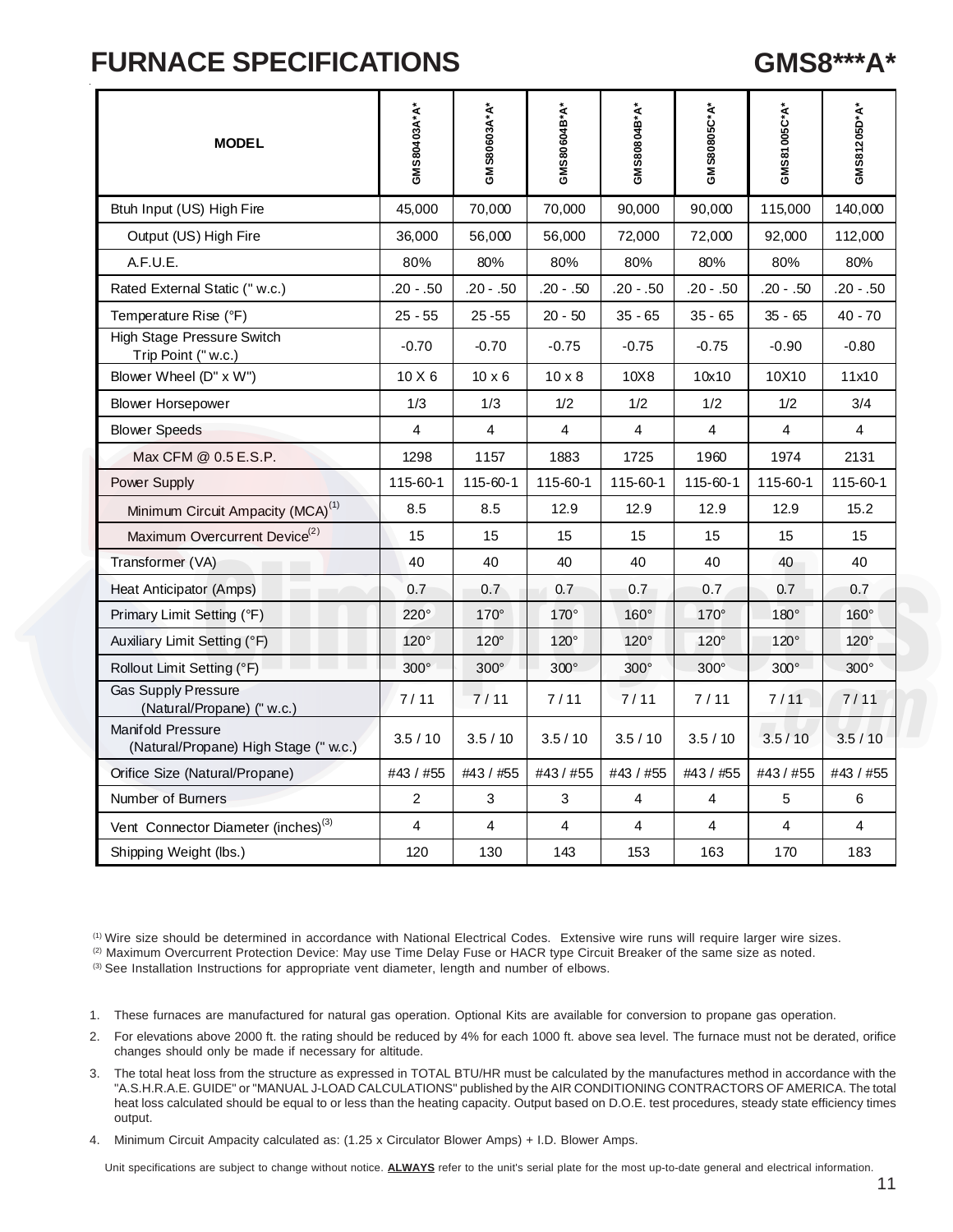### **FURNACE SPECIFICATIONS**

### **GMS8\*\*\*B\***

| <b>MODEL</b>                                               | GMS80403A*B*   | GMS80603A*B*   | GMS80604B*B*  | GMS80804B*B* | GMS80805C*B* | GMS81005C*B* | GMS81205D*B* |
|------------------------------------------------------------|----------------|----------------|---------------|--------------|--------------|--------------|--------------|
| Btuh Input (US) High Fire                                  | 40,000         | 60,000         | 60,000        | 80,000       | 80,000       | 100,000      | 120,000      |
| Output (US) High Fire                                      | 32,000         | 48,000         | 48,000        | 64,000       | 64,000       | 80,000       | 96,000       |
| A.F.U.E.                                                   | 80%            | 80%            | 80%           | 80%          | 80%          | 80%          | 80%          |
| Rated External Static (" w.c.)                             | $.20 - .50$    | $.20 - .50$    | $.20 - .50$   | $.20 - .50$  | $.20 - .50$  | $.20 - .50$  | $.20 - .50$  |
| Temperature Rise (°F)                                      | $25 - 55$      | $25 - 55$      | $20 - 50$     | $35 - 65$    | $35 - 65$    | 35 - 65      | 40 - 70      |
| High Stage Pressure Switch<br>Trip Point ("w.c.)           | $-0.80$        | $-0.80$        | $-0.90$       | $-0.80$      | $-0.80$      | $-0.80$      | $-0.80$      |
| Blower Wheel (D" x W")                                     | $10 \times 6$  | $10 \times 6$  | $10 \times 8$ | 10X8         | 10x10        | 10X10        | 11x10        |
| <b>Blower Horsepower</b>                                   | 1/3            | 1/3            | 1/2           | 1/2          | 1/2          | 1/2          | 3/4          |
| <b>Blower Speeds</b>                                       | 4              | 4              | 4             | 4            | 4            | 4            | 4            |
| Max CFM @ 0.5 E.S.P.                                       | 1298           | 1157           | 1883          | 1725         | 1960         | 1974         | 2131         |
| <b>Power Supply</b>                                        | 115-60-1       | $115 - 60 - 1$ | 115-60-1      | 115-60-1     | 115-60-1     | 115-60-1     | 115-60-1     |
| Minimum Circuit Ampacity (MCA) <sup>(1)</sup>              | 8.5            | 8.5            | 12.9          | 12.9         | 12.9         | 12.9         | 15.2         |
| Maximum Overcurrent Device <sup>(2)</sup>                  | 15             | 15             | 15            | 15           | 15           | 15           | 15           |
| Transformer (VA)                                           | 40             | 40             | 40            | 40           | 40           | 40           | 40           |
| Heat Anticipator (Amps)                                    | 0.7            | 0.7            | 0.7           | 0.7          | 0.7          | 0.7          | 0.7          |
| Primary Limit Setting (°F)                                 | $210^\circ$    | $150^\circ$    | $150^\circ$   | $150^\circ$  | $160^\circ$  | $150^\circ$  | $160^\circ$  |
| Auxiliary Limit Setting (°F)                               | 120°           | $120^\circ$    | $120^\circ$   | $120^\circ$  | $120^\circ$  | $120^\circ$  | $120^\circ$  |
| Rollout Limit Setting (°F)                                 | $300^\circ$    | $300^\circ$    | $300^\circ$   | $300^\circ$  | $300^\circ$  | $300^\circ$  | $300^\circ$  |
| <b>Gas Supply Pressure</b><br>(Natural/Propane) (" w.c.)   | 7/11           | 7/11           | 7/11          | 7/11         | 7/11         | 7/11         | 7/11         |
| Manifold Pressure<br>(Natural/Propane) High Stage (" w.c.) | 3.5/10         | 3.5/10         | 3.5/10        | 3.5/10       | 3.5/10       | 3.5/10       | 3.5/10       |
| Orifice Size (Natural/Propane)                             | #45 / #55      | #45 / #55      | #45 / #55     | #45 / #55    | #45 / #55    | #45 / #55    | #45 / #55    |
| Number of Burners                                          | $\overline{2}$ | 3              | 3             | 4            | 4            | 5            | 6            |
| Vent Connector Diameter (inches) <sup>(3)</sup>            | 4              | $\overline{4}$ | 4             | 4            | 4            | 4            | 4            |
| Shipping Weight (lbs.)                                     | 120            | 130            | 143           | 153          | 163          | 170          | 183          |

(1) Wire size should be determined in accordance with National Electrical Codes. Extensive wire runs will require larger wire sizes. (2) Maximum Overcurrent Protection Device: May use Time Delay Fuse or HACR type Circuit Breaker of the same size as noted. <sup>(3)</sup> See Installation Instructions for appropriate vent diameter, length and number of elbows.

- 1. These furnaces are manufactured for natural gas operation. Optional Kits are available for conversion to propane gas operation.
- 2. For elevations above 2000 ft. the rating should be reduced by 4% for each 1000 ft. above sea level. The furnace must not be derated, orifice changes should only be made if necessary for altitude.
- 3. The total heat loss from the structure as expressed in TOTAL BTU/HR must be calculated by the manufactures method in accordance with the "A.S.H.R.A.E. GUIDE" or "MANUAL J-LOAD CALCULATIONS" published by the AIR CONDITIONING CONTRACTORS OF AMERICA. The total heat loss calculated should be equal to or less than the heating capacity. Output based on D.O.E. test procedures, steady state efficiency times output.
- 4. Minimum Circuit Ampacity calculated as: (1.25 x Circulator Blower Amps) + I.D. Blower Amps.

Unit specifications are subject to change without notice. **ALWAYS** refer to the unit's serial plate for the most up-to-date general and electrical information.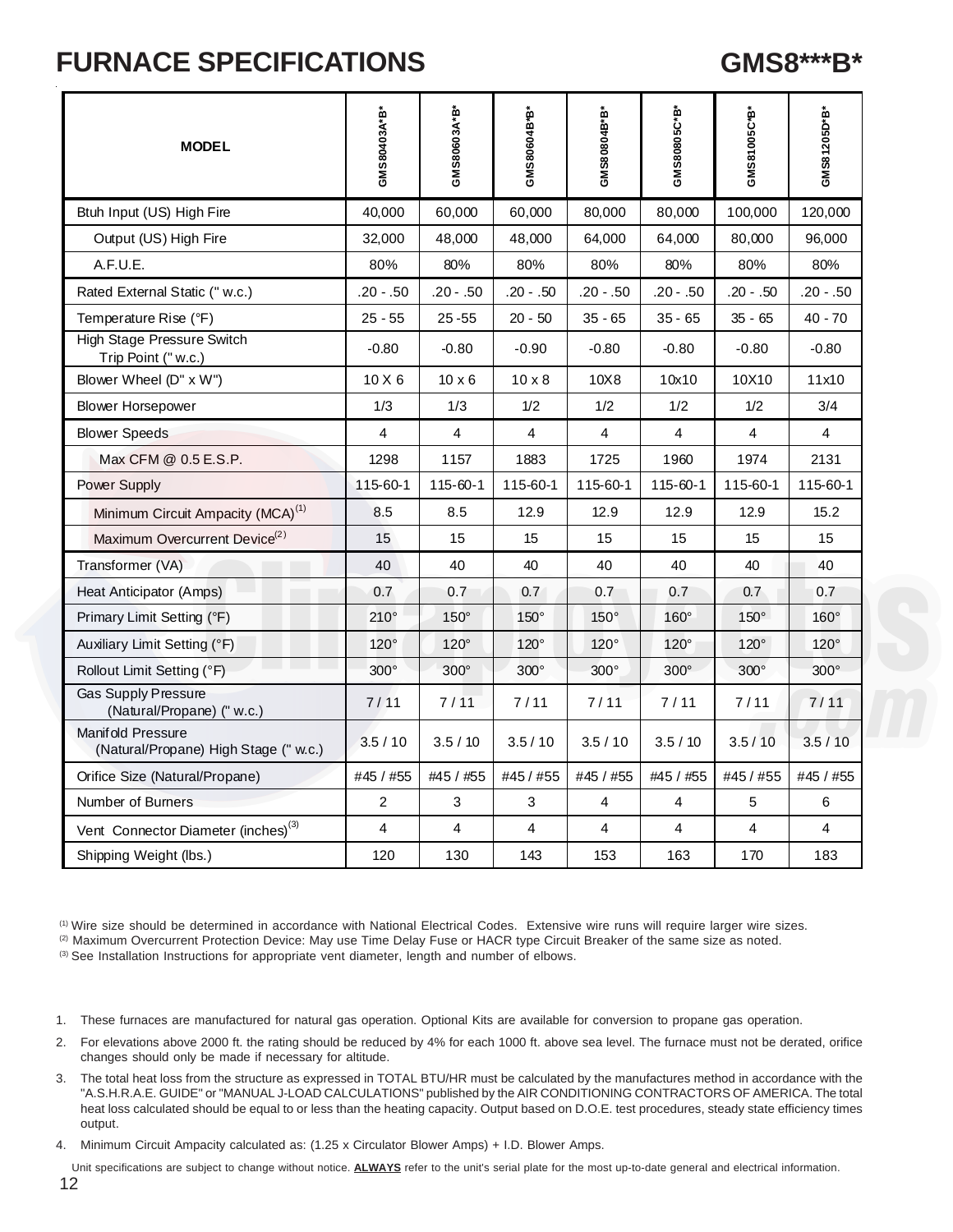### **BLOWER PERFORMANCE SPECIFICATIONS**

### **GMS8\*\*\*A\***

|                      | $\alpha$ remperature inservs. External static rilessure) |            |            |             |            |             |            |             |            |             |            |                                                |            |            |            |
|----------------------|----------------------------------------------------------|------------|------------|-------------|------------|-------------|------------|-------------|------------|-------------|------------|------------------------------------------------|------------|------------|------------|
| Model                |                                                          | Tons AC    |            |             |            |             |            |             |            |             |            | EXTERNAL STATIC PRESSURE (Inches Water Column) |            |            |            |
| <b>Heating Speed</b> | Motor<br>Speed                                           | at 0.5"    |            | 0.1         |            | 0.2         |            | 0.3         |            | 0.4         |            | 0.5                                            | 0.6        | 0.7        | 0.8        |
| As Shipped           |                                                          | <b>ESP</b> | <b>CFM</b> | <b>RISE</b> | <b>CFM</b> | <b>RISE</b> | <b>CFM</b> | <b>RISE</b> | <b>CFM</b> | <b>RISE</b> | <b>CFM</b> | <b>RISE</b>                                    | <b>CFM</b> | <b>CFM</b> | <b>CFM</b> |
|                      | <b>HIGH</b>                                              | 3.0        | 1521       | 22          | 1466       | 23          | 1414       | 24          | 1373       | 24          | 1298       | 26                                             | 1243       | 1164       | 1075       |
| *MS80403A*A*         | <b>MED</b>                                               | 2.5        | 1160       | 29          | 1160       | 29          | 1132       | 29          | 1121       | 30          | 1082       | 31                                             | 1042       | 997        | 925        |
| (MEDIUM)             | MED-LO                                                   | 2.0        | 961        | 35          | 955        | 35          | 948        | 35          | 932        | 36          | 913        | 37                                             | 882        | 821        | 803        |
|                      | LOW                                                      | 1.5        | 781        | 43          | 785        | 42          | 781        | 43          | 773        | 43          | 761        | 44                                             | 745        | 716        | 668        |
|                      | <b>HIGH</b>                                              | 3.0        | 1422       | 36          | 1352       | 38          | 1307       | 40          | 1197       | 43          | 1157       | 45                                             | 1092       | 1075       | 983        |
| *MS80603A*A*         | <b>MED</b>                                               | 2.5        | 1098       | 47          | 1081       | 48          | 1051       | 49          | 1039       | 50          | 1021       | 51                                             | 983        | 924        | 868        |
| (MEDIUM)             | MED-LO                                                   | 2.0        | 919        | 56          | 913        | 57          | 892        | 58          | 847        | $--- -$     | 829        | $---$                                          | 818        | 792        | 728        |
|                      | LOW                                                      | 1.5        | 758        | ----        | 741        | ----        | 741        | $---$       | 733        | ----        | 699        | $---$                                          | 677        | 649        | 626        |
|                      | <b>HIGH</b>                                              | 4.0        | 2134       | $---$       | 2100       | 25          | 2042       | 25          | 1975       | 26          | 1883       | 28                                             | 1786       | 1700       | 1601       |
| *MS80604B*A*         | <b>MED</b>                                               | 3.5        | 1668       | 31          | 1663       | 31          | 1656       | 31          | 1645       | 32          | 1616       | 32                                             | 1549       | 1492       | 1391       |
| (MEDIUM)             | MED-LO                                                   | 3.0        | 1419       | 37          | 1426       | 36          | 1426       | 36          | 1432       | 36          | 1419       | 37                                             | 1378       | 1328       | 1261       |
|                      | LOW                                                      | 2.5        | 1134       | 46          | 1145       | 45          | 1166       | 44          | 1171       | 44          | 1160       | 45                                             | 1144       | 1111       | 1071       |
|                      | <b>HIGH</b>                                              | 4.0        | 2051       | ----        | 1983       | ----        | 1895       | 35          | 1812       | 37          | 1725       | 39                                             | 1627       | 1530       | 1439       |
| *MS80804B*A*         | <b>MED</b>                                               | 3.5        | 1736       | 38          | 1708       | 39          | 1652       | 40          | 1611       | 41          | 1540       | 43                                             | 1475       | 1394       | 1307       |
| (MEDIUM)             | MED-LO                                                   | 3.0        | 1493       | 45          | 1668       | 40          | 1459       | 46          | 1429       | 47          | 1389       | 48                                             | 1339       | 1274       | 1204       |
|                      | LOW                                                      | 2.5        | 1200       | 56          | 1185       | 56          | 1180       | 56          | 1173       | 57          | 1158       | 58                                             | 1125       | 1125       | 1080       |
|                      | <b>HIGH</b>                                              | 5.0        | 2290       | $---$       | 2229       | ----        | 2155       | ----        | 2047       | ----        | 1960       | ----                                           | 1837       | 1712       | 1584       |
| *MS80805C*A*         | <b>MED</b>                                               | 4.0        | 1852       | 36          | 1820       | 37          | 1777       | 38          | 1719       | 39          | 1641       | 41                                             | 1567       | 1469       | 1382       |
| (MEDIUM)             | MED-LO                                                   | 3.5        | 1615       | 41          | 1592       | 42          | 1556       | 43          | 1516       | 44          | 1470       | 45                                             | 1405       | 1346       | 1235       |
|                      | LOW                                                      | 3.0        | 1290       | 52          | 1285       | 52          | 1265       | 53          | 1235       | 54          | 1214       | 55                                             | 1174       | 1044       | 904        |
|                      | <b>HIGH</b>                                              | 5.0        | 2323       | 37          | 2225       | 38          | 2120       | 40          | 2040       | 42          | 1974       | 43                                             | 1801       | 1688       | 1577       |
| *MS81005C*A*         | <b>MED</b>                                               | 4.0        | 1858       | 46          | 1847       | 46          | 1799       | 47          | 1744       | 49          | 1674       | 51                                             | 1577       | 1493       | 1399       |
| (MEDIUM)             | MED-LO                                                   | 3.5        | 1596       | 53          | 1587       | 54          | 1571       | 54          | 1552       | 55          | 1493       | 57                                             | 1397       | 1326       | 1217       |
|                      | LOW                                                      | 3.0        | 1291       | ----        | 1272       | ----        | 1261       | $---$       | 1257       | ----        | 1205       | $---$                                          | 1168       | 1118       | 1060       |
|                      | <b>HIGH</b>                                              | 5.0        | 2469       | 42          | 2389       | 43          | 2300       | 45          | 2223       | 47          | 2131       | 49                                             | 2027       | 1902       | 1786       |
| *MS81205D*A*         | <b>MED</b>                                               | 4.0        | 1575       | 66          | 1558       | 67          | 1545       | 67          | 1513       | 69          | 1500       | 69                                             | 1419       | 1354       | 1271       |
| (MEDIUM)             | MED-LO                                                   | 3.5        | 1402       | ----        | 1380       | $---$       | 1343       | ----        | 1319       | ----        | 1296       | $---$                                          | 1245       | 1183       | 1106       |
|                      | LOW                                                      | 3.0        | 1200       | $---$       | 1186       | $---$       | 1161       | $---$       | 1127       | $---$       | 1082       | $---$                                          | 1042       | 995        | 926        |

#### **(CFM & Temperature Rise vs. External Static Pressure)**

#### **NOTES:**

- CFM in chart is without filter(s). Filters do not ship with this furnace, but must be provided by the installer.
- All furnaces ship as hig-speed cooling. Installer must adjust blower cooling speed as needed.
- For most jobs, about 400 CFM per ton when cooling is desirable
- INSTALLATION IS TO BE ADJUSTED TO OBTAIN TEMPERATURE RISE WITHIN THE RANGE SPECIFIED ON THE RATING PLATE.
- The chart is for information only. For satisfactory operation, external static pressure must not exceed values shown on the rating plate. The shaded area insicated ranges in excess of maximum static pressure allowed when heating.
- The dashed (---) areas indicate a temperature rise not recommended for this model.
- The above chart is for U.S. furnaces installed at 0' 2,000'. At higher altitudes, a properly de-rated unit will have approximatley the same temperature rise at a particular CFM, while ESP at the CFM will be lower.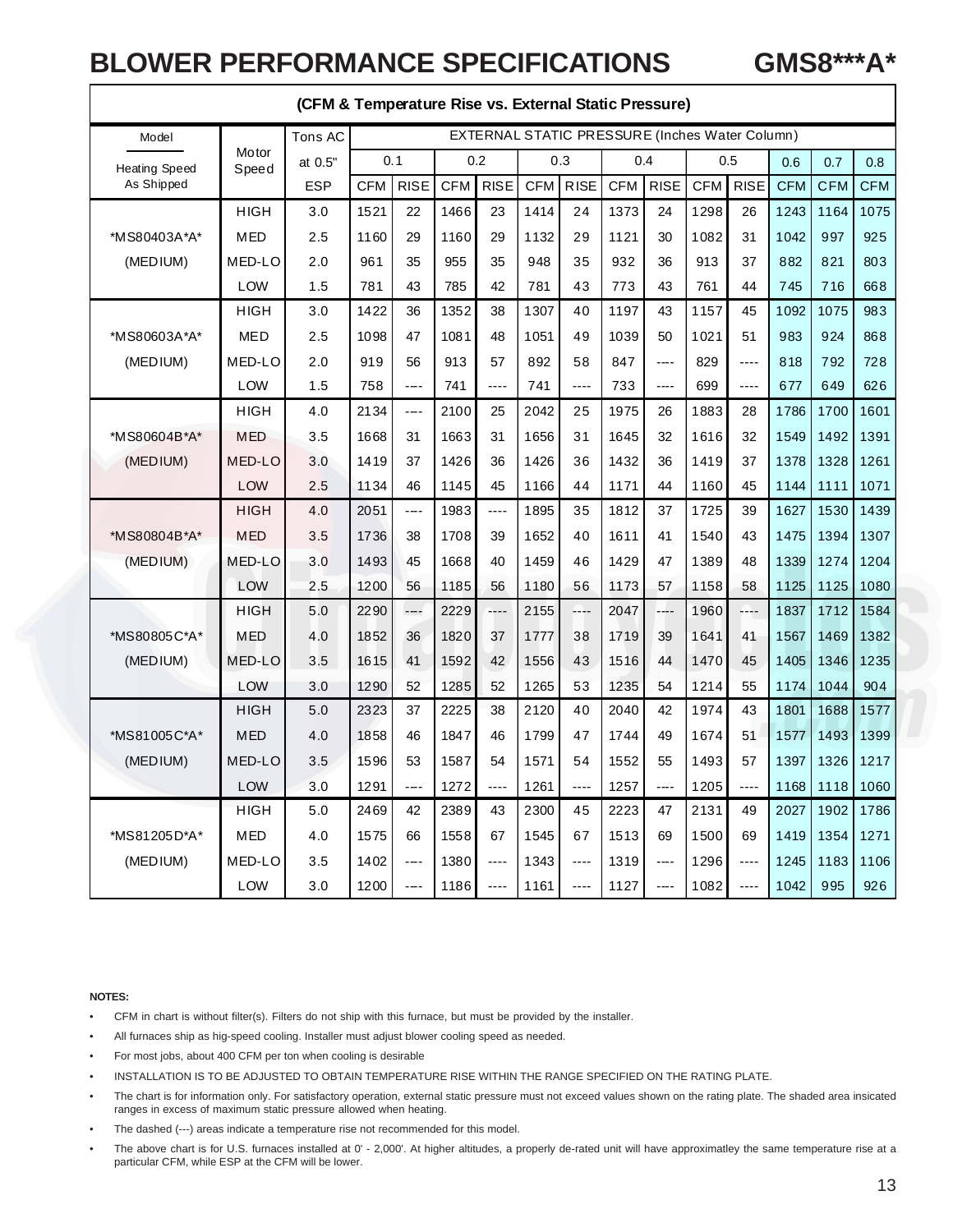### **BLOWER PERFORMANCE SPECIFICATIONS**

### **GMS8\*\*\*B\***

|                      | (CFM & Temperature Rise vs. External Static Pressure) |            |            |             |            |             |            |             |            |             |            |                                                |            |            |            |
|----------------------|-------------------------------------------------------|------------|------------|-------------|------------|-------------|------------|-------------|------------|-------------|------------|------------------------------------------------|------------|------------|------------|
| Model                |                                                       | Tons AC    |            |             |            |             |            |             |            |             |            | EXTERNAL STATIC PRESSURE (Inches Water Column) |            |            |            |
| <b>Heating Speed</b> | Motor<br>Speed                                        | at 0.5"    |            | 0.1         |            | 0.2         |            | 0.3         | 0.4        |             |            | 0.5                                            | 0.6        | 0.7        | 0.8        |
| As Shipped           |                                                       | <b>ESP</b> | <b>CFM</b> | <b>RISE</b> | <b>CFM</b> | <b>RISE</b> | <b>CFM</b> | <b>RISE</b> | <b>CFM</b> | <b>RISE</b> | <b>CFM</b> | <b>RISE</b>                                    | <b>CFM</b> | <b>CFM</b> | <b>CFM</b> |
|                      | <b>HIGH</b>                                           | 3.0        | 1521       | ----        | 1466       | ----        | 1414       | ----        | 1373       | ----        | 1298       | ----                                           | 1243       | 1164       | 1075       |
| *MS80403A*B*         | <b>MED</b>                                            | 2.5        | 1160       | 26          | 1160       | 26          | 1132       | 26          | 1121       | 26          | 1082       | 27                                             | 1042       | 997        | 925        |
| (MEDIUM)             | MED-LO                                                | 2.0        | 961        | 31          | 955        | 31          | 948        | 31          | 932        | 32          | 913        | 33                                             | 882        | 821        | 803        |
|                      | LOW                                                   | 1.5        | 781        | 38          | 785        | 38          | 781        | 38          | 773        | 38          | 761        | 32                                             | 745        | 716        | 668        |
|                      | <b>HIGH</b>                                           | 3.0        | 1422       | 31          | 1352       | 33          | 1307       | 34          | 1197       | 37          | 1157       | 38                                             | 1092       | 1075       | 983        |
| *MS80603A*B*         | <b>MED</b>                                            | 2.5        | 1098       | 40          | 1081       | 41          | 1051       | 42          | 1039       | 43          | 1021       | 44                                             | 983        | 924        | 868        |
| (MEDIUM)             | MED-LO                                                | 2.0        | 919        | 48          | 913        | 49          | 892        | 50          | 847        | $---$       | 829        | $- - - -$                                      | 818        | 792        | 728        |
|                      | LOW                                                   | 1.5        | 758        | ----        | 741        | ----        | 741        | ----        | 733        | $ -$        | 699        | $- - - -$                                      | 677        | 649        | 626        |
|                      | <b>HIGH</b>                                           | 4.0        | 2134       | 21          | 2100       | 21          | 2042       | 22          | 1975       | 23          | 1883       | 24                                             | 1786       | 1700       | 1601       |
| *MS80604B*B*         | <b>MED</b>                                            | 3.5        | 1668       | 27          | 1663       | 27          | 1656       | 27          | 1645       | 27          | 1616       | 28                                             | 1549       | 1492       | 1391       |
| (MEDIUM)             | MED-LO                                                | 3.0        | 1419       | 31          | 1426       | 31          | 1426       | 31          | 1432       | 31          | 1419       | 31                                             | 1378       | 1328       | 1261       |
|                      | LOW                                                   | 2.5        | 1134       | 39          | 1145       | 39          | 1166       | 38          | 1171       | 38          | 1160       | 38                                             | 1144       | 1111       | 1071       |
|                      | <b>HIGH</b>                                           | 4.0        | 2051       | ----        | 1983       | ----        | 1895       | ----        | 1812       | ----        | 1725       | ----                                           | 1627       | 1530       | 1439       |
| *MS80804B*B*         | <b>MED</b>                                            | 3.5        | 1736       | $---$       | 1708       | 35          | 1652       | 36          | 1611       | 37          | 1540       | 38                                             | 1475       | 1394       | 1307       |
| (MEDIUM)             | MED-LO                                                | 3.0        | 1693       | 35          | 1668       | 36          | 1459       | 41          | 1429       | 41          | 1389       | 43                                             | 1339       | 1274       | 1204       |
|                      | LOW                                                   | 2.5        | 1200       | 49          | 1185       | 50          | 1180       | 50          | 1173       | 51          | 1158       | 51                                             | 1125       | 1125       | 1080       |
|                      | HIGH                                                  | 5.0        | 2290       | ----        | 2229       | ----        | 2155       | ----        | 2047       | ----        | 1960       | ----                                           | 1837       | 1712       | 1584       |
| *MS80805C*B*         | <b>MED</b>                                            | 4.0        | 1852       | ---         | 1820       | ----        | 1777       | ----        | 1719       | ---         | 1641       | 36                                             | 1567       | 1469       | 1382       |
| (MEDIUM)             | MED-LO                                                | 3.5        | 1615       | 37          | 1592       | 37          | 1556       | 38          | 1516       | 39          | 1470       | 40                                             | 1405       | 1346       | 1235       |
|                      | LOW                                                   | 3.0        | 1290       | 46          | 1285       | 46          | 1265       | 47          | 1235       | 48          | 1214       | 49                                             | 1174       | 1044       | 904        |
|                      | <b>HIGH</b>                                           | 5.0        | 2323       | ---         | 2225       | ----        | 2120       | 35          | 2040       | 36          | 1974       | 38                                             | 1801       | 1688       | 1577       |
| *MS81005C*B*         | <b>MED</b>                                            | 4.0        | 1858       | 40          | 1847       | 40          | 1799       | 41          | 1744       | 42          | 1674       | 44                                             | 1577       | 1493       | 1399       |
| (MEDIUM)             | MED-LO                                                | 3.5        | 1596       | 46          | 1587       | 47          | 1571       | 47          | 1552       | 48          | 1493       | 50                                             | 1397       | 1326       | 1217       |
|                      | LOW                                                   | 3.0        | 1291       | 57          | 1272       | 58          | 1261       | 59          | 1257       | 59          | 1205       | 61                                             | 1168       | 1118       | 1060       |
|                      | <b>HIGH</b>                                           | 5.0        | 2469       | $---$       | 2389       | ----        | 2300       | ----        | 2223       | 40          | 2131       | 42                                             | 2027       | 1902       | 1786       |
| *MS81205D*B*         | MED                                                   | 4.0        | 1575       | 56          | 1558       | 57          | 1545       | 58          | 1513       | 59          | 1500       | 59                                             | 1419       | 1354       | 1271       |
| (MEDIUM)             | MED-LO                                                | 3.5        | 1402       | 63          | 1380       | 64          | 1343       | 66          | 1319       | 67          | 1296       | 69                                             | 1245       | 1183       | 1106       |
|                      | LOW                                                   | 3.0        | 1200       | $---$       | 1186       | $---$       | 1161       | ----        | 1127       | $  -$       | 1082       | $- - - -$                                      | 1042       | 995        | 926        |

#### **NOTES:**

- CFM in chart is without filter(s). Filters do not ship with this furnace, but must be provided by the installer.
- All furnaces ship as hig-speed cooling. Installer must adjust blower cooling speed as needed.
- For most jobs, about 400 CFM per ton when cooling is desirable
- INSTALLATION IS TO BE ADJUSTED TO OBTAIN TEMPERATURE RISE WITHIN THE RANGE SPECIFIED ON THE RATING PLATE.
- The chart is for information only. For satisfactory operation, external static pressure must not exceed values shown on the rating plate. The shaded area insicated ranges in excess of maximum static pressure allowed when heating.
- The dashed (---) areas indicate a temperature rise not recommended for this model.
- The above chart is for U.S. furnaces installed at 0' 2,000'. At higher altitudes, a properly de-rated unit will have approximatley the same temperature rise at a particular CFM, while ESP at the CFM will be lower.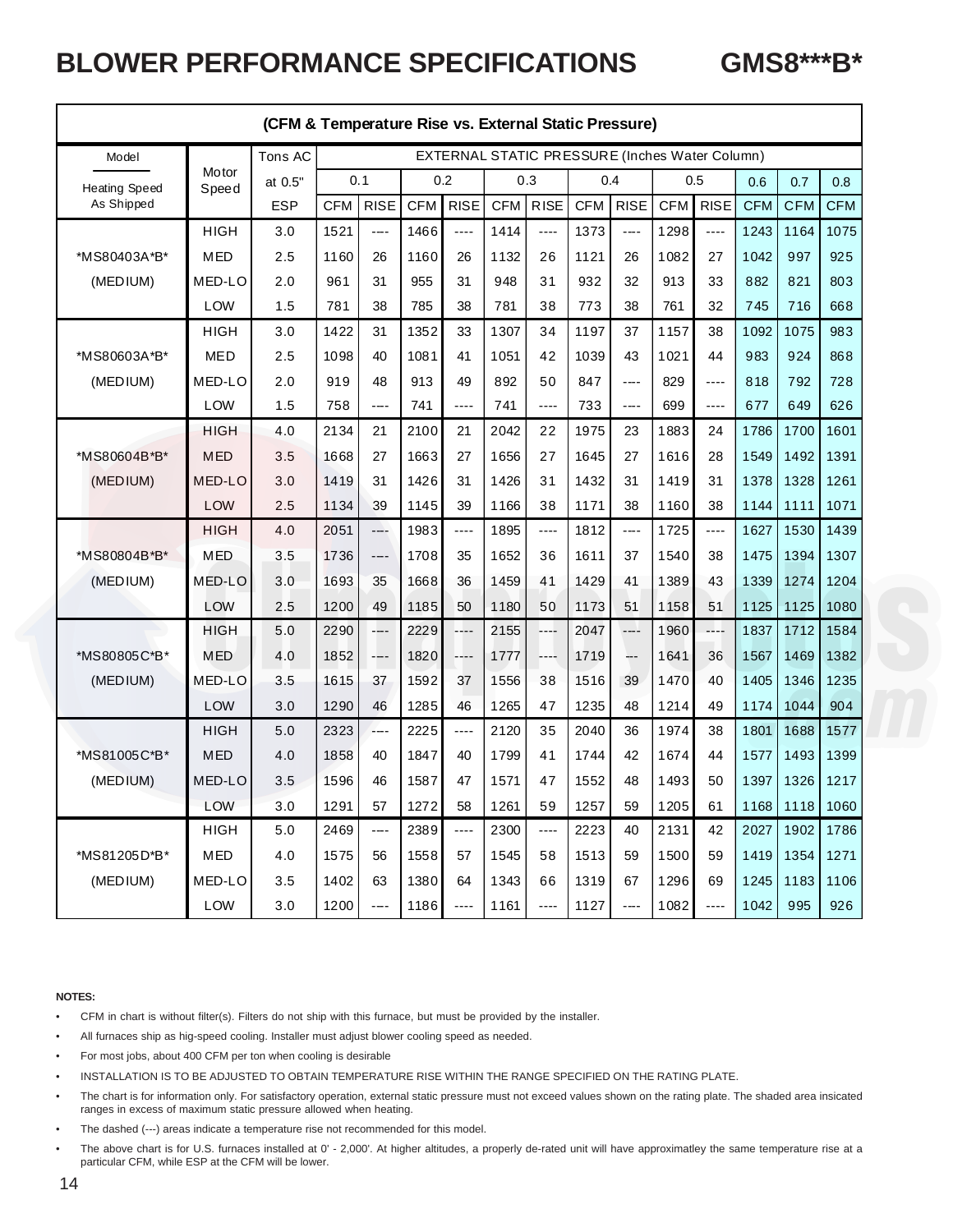

BTU OUTPUT vs TEMPERATURE RISE CHART BTU OUTPUT vs TEMPERATURE RISE CHART



OUTPUT BTU/HR x 1000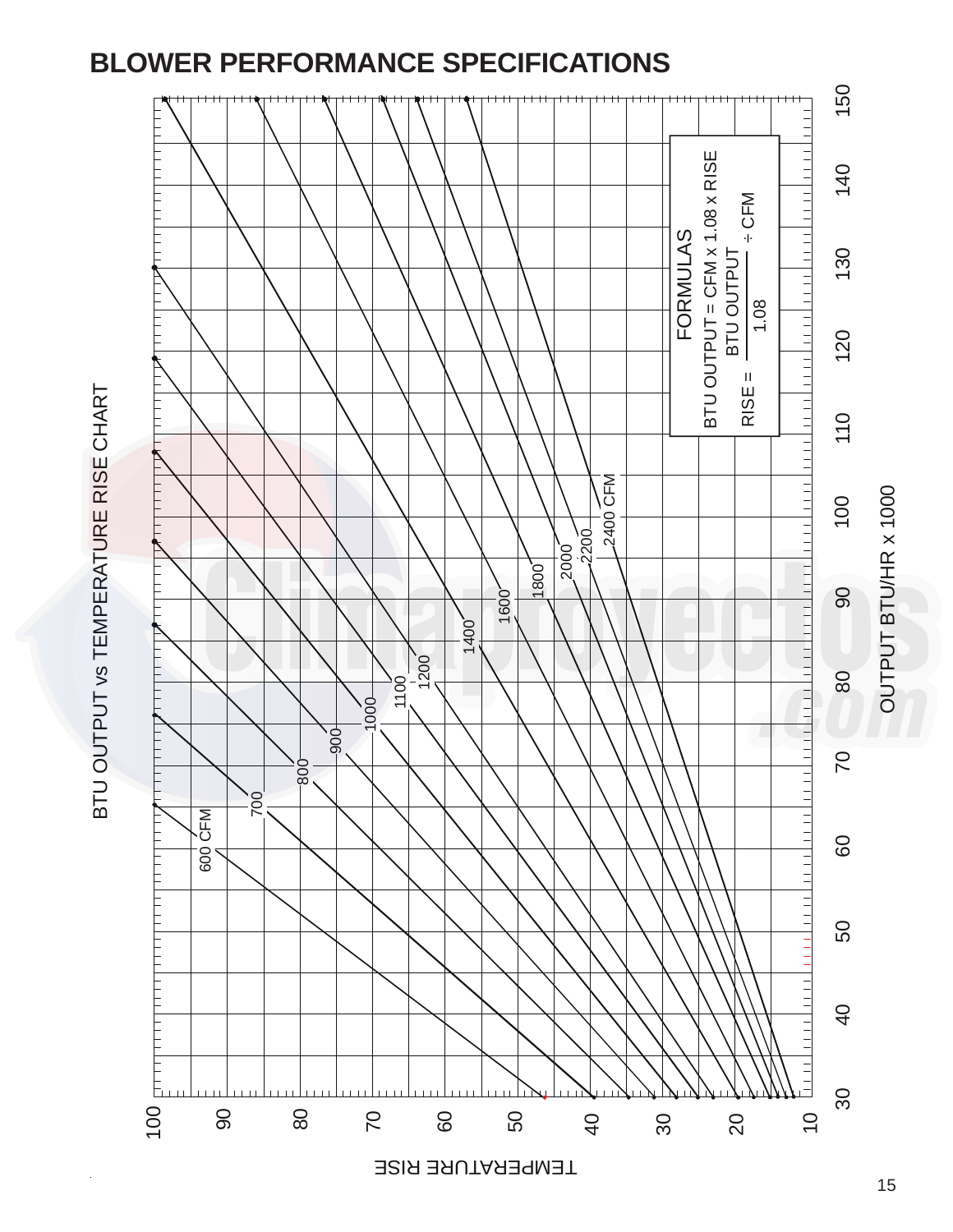## **WIRING DIAGRAMS**

**GMS8**



Wiring is subject to change, always refer to the wiring diagram on the unit for the most up-to-date wiring.

**HIGH VOLTAGE!**

WARNING

**DISCONNECT ALL POWER BEFORE SERVICING OR INSTALLING THIS**